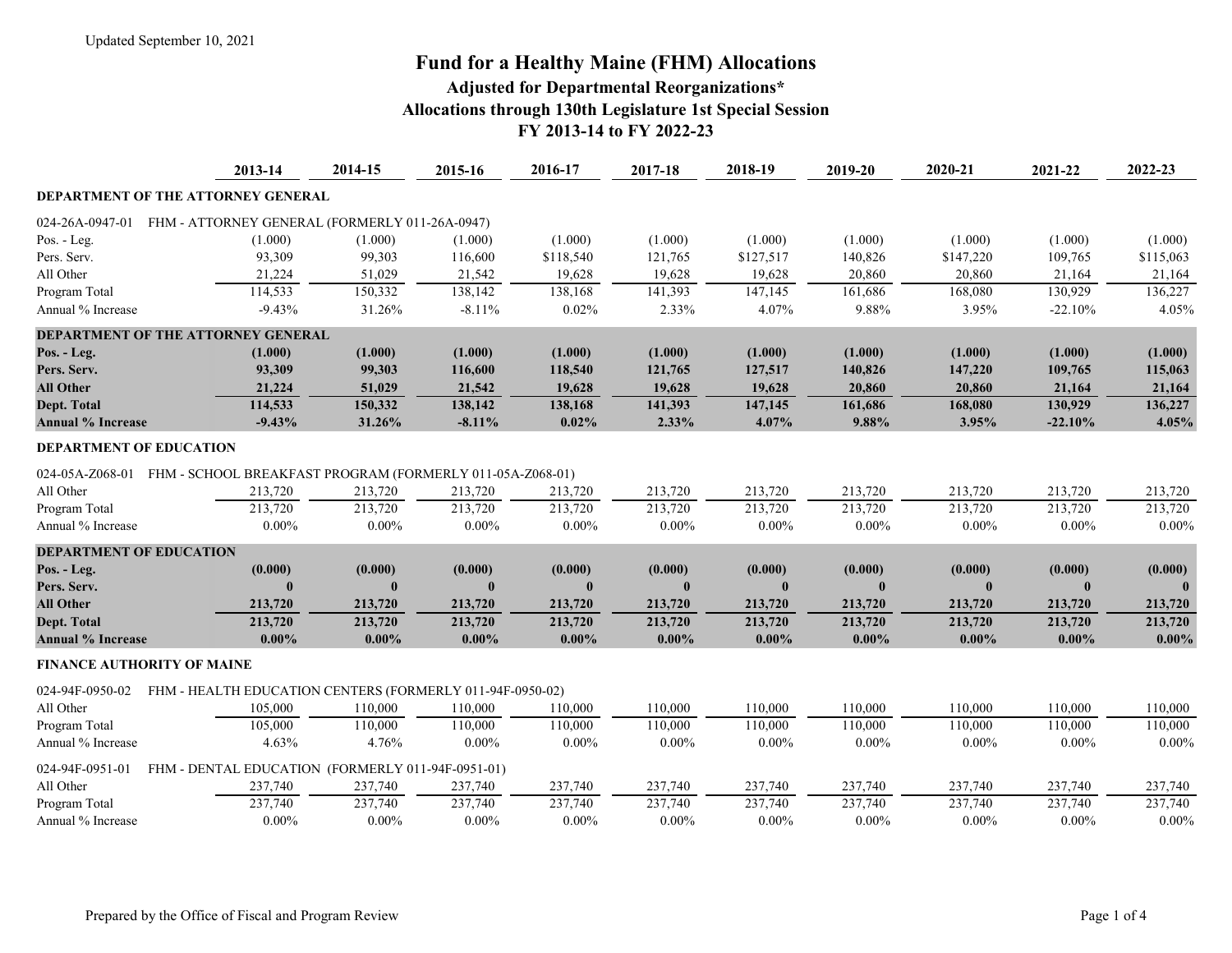## **Fund for a Healthy Maine (FHM) Allocations**

### **Adjusted for Departmental Reorganizations\* Allocations through 130th Legislature 1st Special Session FY 2013-14 to FY 2022-23**

|                                   | 2013-14                                                          | 2014-15  | 2015-16  | 2016-17   | 2017-18     | 2018-19  | 2019-20      | 2020-21  | 2021-22  | 2022-23      |
|-----------------------------------|------------------------------------------------------------------|----------|----------|-----------|-------------|----------|--------------|----------|----------|--------------|
| 024-94F-Z229-01                   | MAINE HARVESTED FOOD PRODUCTS FOR RESIDENTS WITH FOOD INSECURITY |          |          |           |             |          |              |          |          |              |
| All Other                         |                                                                  |          |          | 3,000,000 |             | $\Omega$ | $\Omega$     |          | $\Omega$ | $\Omega$     |
| Program Total                     |                                                                  |          |          | 3,000,000 |             |          |              |          |          |              |
| Annual % Increase                 | $0.00\%$                                                         | $0.00\%$ | $0.00\%$ | $0.00\%$  | $-100.00\%$ | $0.00\%$ | $0.00\%$     | $0.00\%$ | $0.00\%$ | $0.00\%$     |
| <b>FINANCE AUTHORITY OF MAINE</b> |                                                                  |          |          |           |             |          |              |          |          |              |
| Pos. - Leg.                       | (0.000)                                                          | (0.000)  | (0.000)  | (0.000)   | (0.000)     | (0.000)  | (0.000)      | (0.000)  | (0.000)  | (0.000)      |
| Pos. - Other                      | (0.000)                                                          | (0.000)  | (0.000)  | (0.000)   | (0.000)     | (0.000)  | (0.000)      | (0.000)  | (0.000)  | (0.000)      |
| Pers. Serv.                       | $\mathbf{0}$                                                     |          |          |           |             |          | $\mathbf{0}$ |          |          | $\mathbf{0}$ |
| <b>All Other</b>                  | 342,740                                                          | 347,740  | 347,740  | 3.347.740 | 347,740     | 347,740  | 347,740      | 347,740  | 347,740  | 347,740      |
| Dept. Total                       | 342,740                                                          | 347,740  | 347,740  | 3,347,740 | 347,740     | 347,740  | 347,740      | 347,740  | 347,740  | 347,740      |
| <b>Annual % Increase</b>          | $1.37\%$                                                         | $1.46\%$ | $0.00\%$ | 862.71%   | $-89.61\%$  | $0.00\%$ | $0.00\%$     | $0.00\%$ | $0.00\%$ | $0.00\%$     |

#### **DEPARTMENT OF HEALTH AND HUMAN SERVICES (FORMERLY DHS)**

#### 024-10A-0143-25 MAINE CENTER FOR DISEASE CONTROL AND PREVENTION (ACCOUNT NAME: ORAL HEALTH)

(FORMERLY FHM - BUREAU OF HEALTH - ORAL HEALTH 011-10A-0953-01)

| All Other               | 300,000                                                                                                          | 300,000   | 300,000   | 300,000   | 300,000    | 300,000   | 300,000   | 300,000   | 300,000   | 300,000   |
|-------------------------|------------------------------------------------------------------------------------------------------------------|-----------|-----------|-----------|------------|-----------|-----------|-----------|-----------|-----------|
| Program Total           | 300,000                                                                                                          | 300,000   | 300,000   | 300,000   | 300,000    | 300,000   | 300,000   | 300,000   | 300,000   | 300,000   |
| Annual % Increase       | $0.00\%$                                                                                                         | $0.00\%$  | $0.00\%$  | $0.00\%$  | $0.00\%$   | $0.00\%$  | $0.00\%$  | $0.00\%$  | $0.00\%$  | $0.00\%$  |
| $024 - 10A - 0143 - 30$ | MAINE CENTER FOR DISEASE CONTROL AND PREVENTION (ACCOUNT NAME: TOBACCO PREVENTION AND CONTROL)                   |           |           |           |            |           |           |           |           |           |
|                         | (FORMERLY FHM - BUREAU OF HEALTH - TOBACCO PREVENTION AND CONTROL 011-10A-0953-02)                               |           |           |           |            |           |           |           |           |           |
| Pos. - Leg.             | (7.000)                                                                                                          | (7.000)   | (6.000)   | (6.000)   | (5.000)    | (5.000)   | (5.000)   | (5.000)   | (5.000)   | (5.000)   |
| Pers. Serv.             | 574,885                                                                                                          | 595,191   | 485,716   | 500,277   | 421,714    | 433,766   | 429,777   | 455,616   | 461,328   | 471,236   |
| All Other               | 5,821,987                                                                                                        | 5,821,987 | 5,821,987 | 5,821,987 | 3,824,805  | 3,825,247 | 8,825,247 | 8,825,247 | 3,825,247 | 3,825,247 |
| Program Total           | 6,396,872                                                                                                        | 6,417,178 | 6,307,703 | 6,322,264 | 4,246,519  | 4,259,013 | 9,255,024 | 9,280,863 | 4,286,575 | 4,296,483 |
| Annual % Increase       | 0.10%                                                                                                            | $0.32\%$  | $-1.71\%$ | $0.23\%$  | $-32.83\%$ | 0.29%     | 117.30%   | 0.28%     | $-53.81%$ | 0.23%     |
| $024 - 10A - 0143 - 31$ | MAINE CENTER FOR DISEASE CONTROL AND PREVENTION (ACCOUNT NAME: FHM - SUBSTANCE ABUSE PREVENTION)                 |           |           |           |            |           |           |           |           |           |
| All Other               | $\overline{0}$                                                                                                   |           | $\left($  | $\Omega$  | 777,504    | 777,504   | 777,504   | 777,504   | 777,504   | 777,504   |
| Program Total           |                                                                                                                  |           |           |           | 777,504    | 777,504   | 777,504   | 777,504   | 777,504   | 777,504   |
| Annual % Increase       | $0.00\%$                                                                                                         | $0.00\%$  | $0.00\%$  | $0.00\%$  | $0.00\%$   | $0.00\%$  | $0.00\%$  | $0.00\%$  | $0.00\%$  | $0.00\%$  |
| 024-10A-0143-26         | MAINE CENTER FOR DISEASE CONTROL AND PREVENTION (ACCOUNT NAME: COMMUNITY/SCHOOL GRANTS & STATEWIDE COORDINATION) |           |           |           |            |           |           |           |           |           |
|                         | (FORMERLY FHM - BUREAU OF HEALTH - COMMUNITY/SCHOOL GRANTS 011-10A-0953-07)                                      |           |           |           |            |           |           |           |           |           |
| Pos. - Leg.             | (0.000)                                                                                                          | (0.000)   | (0.000)   | (0.000)   | (0.000)    | (0.000)   | (0.000)   | (0.000)   | (0.000)   | (0.000)   |
| Pers. Serv.             | 227,374                                                                                                          | 237,752   | 204,118   | 212,539   | 256,270    | 262,731   | 272,447   | 286,307   | 295,591   | 298,900   |
| All Other               | 4,781,144                                                                                                        | 4,781,144 | 4,781,144 | 4,781,144 | 1,750,939  | 2,351,108 | 2,511,108 | 2,511,108 | 2,511,108 | 2,511,108 |
| Program Total           | 5,008,518                                                                                                        | 5,018,896 | 4,985,262 | 4,993,683 | 2,007,209  | 2,613,839 | 2,783,555 | 2,797,415 | 2,806,699 | 2,810,008 |
| Annual % Increase       | $-0.07\%$                                                                                                        | $0.21\%$  | $-0.67\%$ | $0.17\%$  | $-59.81\%$ | 30.22%    | 6.49%     | $0.50\%$  | $0.33\%$  | 0.12%     |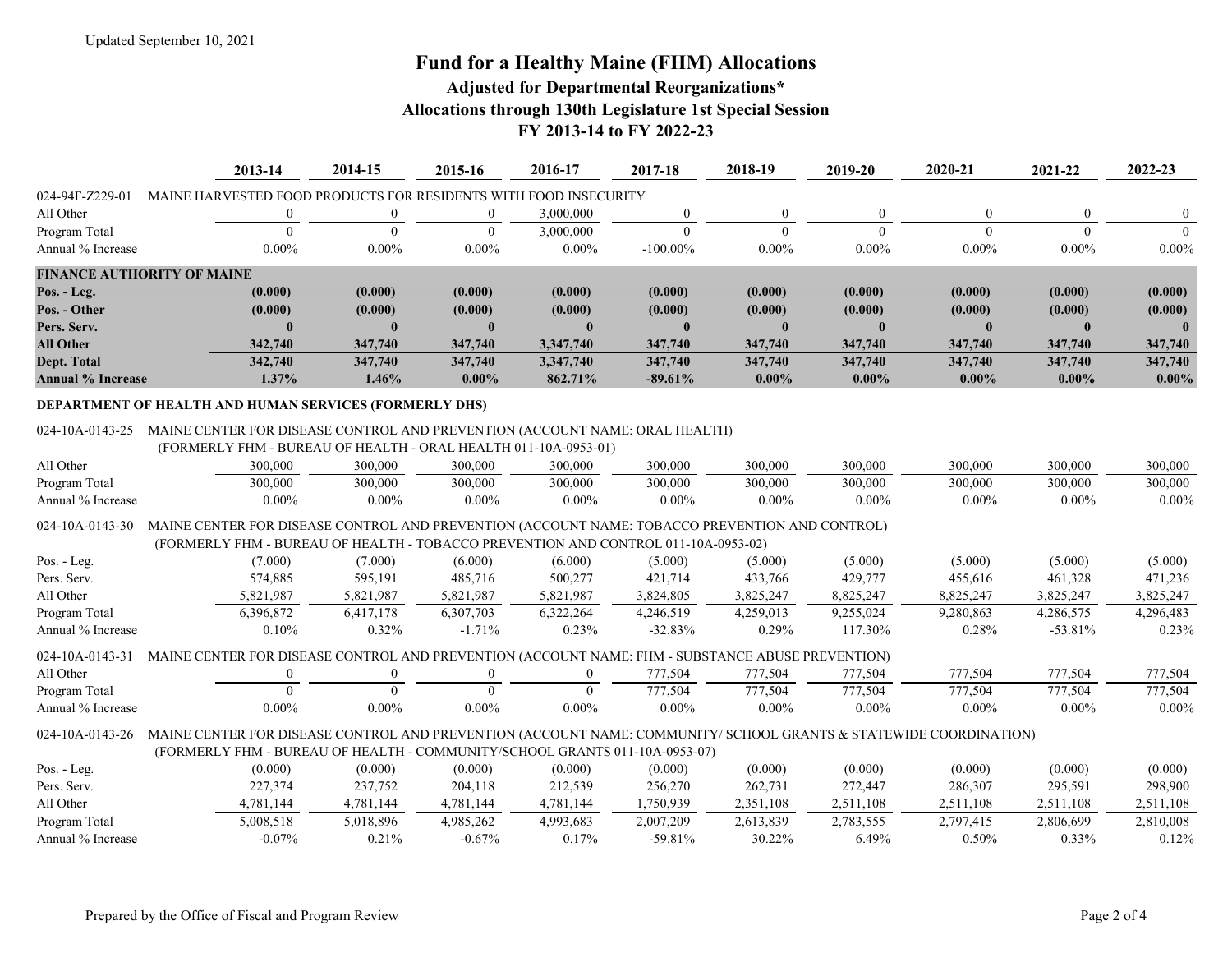# **Fund for a Healthy Maine (FHM) Allocations**

### **Adjusted for Departmental Reorganizations\* Allocations through 130th Legislature 1st Special Session FY 2013-14 to FY 2022-23**

|                   | 2013-14                                                                                      | 2014-15      | 2015-16                                                            | 2016-17      | 2017-18      | 2018-19          | 2019-20          | 2020-21      | 2021-22      | 2022-23    |
|-------------------|----------------------------------------------------------------------------------------------|--------------|--------------------------------------------------------------------|--------------|--------------|------------------|------------------|--------------|--------------|------------|
| 024-10A-0143-27   | MAINE CENTER FOR DISEASE CONTROL AND PREVENTION (ACCOUNT NAME: PUBLIC HEALTH INFRASTRUCTURE) |              |                                                                    |              |              |                  |                  |              |              |            |
|                   | (FORMERLY FHM - PUBLIC HEALTH INFRASTRUCTURE 011-10A-0953-08)                                |              |                                                                    |              |              |                  |                  |              |              |            |
| Pos. - Leg.       | (1.000)                                                                                      | (1.000)      | (1.000)                                                            | (1.000)      | (1.000)      | (1.000)          | (7.000)          | (7.000)      | (7.000)      | (7.000)    |
| Pers. Serv.       | 91,390                                                                                       | 97,609       | 544,187                                                            | 714,255      | 524,984      | 545,296          | 1,270,949        | 1,356,042    | 606,688      | 623,348    |
| All Other         | 1,258,314                                                                                    | 1,258,314    | 1,990,109                                                          | 1,944,926    | 1,638,542    | 1,594,225        | 2,057,483        | 2,237,980    | 2,237,980    | 2,237,980  |
| Cap. Exp.         | $\overline{0}$                                                                               | $\mathbf{0}$ |                                                                    | $\mathbf{0}$ | $\mathbf{0}$ | $\boldsymbol{0}$ | $\boldsymbol{0}$ | $\mathbf{0}$ | $\mathbf{0}$ | $\bf{0}$   |
| Program Total     | 1,349,704                                                                                    | 1,355,923    | 2,534,296                                                          | 2,659,181    | 2,163,526    | 2,139,521        | 3,328,432        | 3,594,022    | 2,844,668    | 2,861,328  |
| Annual % Increase | $-1.07%$                                                                                     | 0.46%        | 86.91%                                                             | 4.93%        | $-18.64%$    | $-1.11%$         | 55.57%           | 7.98%        | $-20.85%$    | 0.59%      |
| 024-10A-0143-28   | MAINE CENTER FOR DISEASE CONTROL AND PREVENTION (ACCOUNT NAME: DONATED DENTAL)               |              |                                                                    |              |              |                  |                  |              |              |            |
|                   | (FORMERLY FHM - DONATED DENTAL 011-10A-0958-01)                                              |              |                                                                    |              |              |                  |                  |              |              |            |
| All Other         | 36,463                                                                                       | 36,463       | 36,463                                                             | 36,463       | 36,463       | 36,463           | 36,463           | 36,463       | 36,463       | 36,463     |
| Program Total     | 36,463                                                                                       | 36,463       | 36,463                                                             | 36,463       | 36,463       | 36,463           | 36,463           | 36,463       | 36,463       | 36,463     |
| Annual % Increase | $0.00\%$                                                                                     | $0.00\%$     | $0.00\%$                                                           | $0.00\%$     | $0.00\%$     | $0.00\%$         | $0.00\%$         | $0.00\%$     | $0.00\%$     | $0.00\%$   |
| 024-10A-0143-29   | MAINE CENTER FOR DISEASE CONTROL AND PREVENTION (ACCOUNT NAME: IMMUNIZATION)                 |              |                                                                    |              |              |                  |                  |              |              |            |
|                   | (FORMERLY FHM - IMMUNIZATION 011-10A-Z048-01)                                                |              |                                                                    |              |              |                  |                  |              |              |            |
| All Other         | 1,078,884                                                                                    | 1,078,884    | $\mathbf{0}$                                                       | $\mathbf{0}$ | $\mathbf{0}$ | $\boldsymbol{0}$ | $\mathbf{0}$     | $\mathbf{0}$ | $\theta$     | $\bf{0}$   |
| Program Total     | 1,078,884                                                                                    | 1,078,884    | $\theta$                                                           | $\Omega$     | $\Omega$     | $\theta$         | $\Omega$         | $\Omega$     | $\theta$     | $\theta$   |
| Annual % Increase | $0.00\%$                                                                                     | $0.00\%$     | $-100.00\%$                                                        | $0.00\%$     | $0.00\%$     | $0.00\%$         | $0.00\%$         | $0.00\%$     | $0.00\%$     | $0.00\%$   |
| 024-10A-0545-04   | HEAD START (FORMERLY FHM - HEAD START 011-10A-0959-01)                                       |              |                                                                    |              |              |                  |                  |              |              |            |
| All Other         | 1,354,580                                                                                    | 1,354,580    | 1,929,580                                                          | 1,929,580    | 1,354,580    | 1,354,580        | 1,354,580        | 1,354,580    | 1,354,580    | 1,354,580  |
| Program Total     | 1,354,580                                                                                    | 1,354,580    | 1,929,580                                                          | 1,929,580    | 1,354,580    | 1,354,580        | 1,354,580        | 1.354.580    | 1,354,580    | 1.354.580  |
| Annual % Increase | $0.00\%$                                                                                     | $0.00\%$     | 42.45%                                                             | $0.00\%$     | $-29.80%$    | $0.00\%$         | $0.00\%$         | $0.00\%$     | $0.00\%$     | $0.00\%$   |
| 024-10A-0147-01   | MEDICAL CARE - PAYMENTS TO PROVIDERS (FORMERLY FHM - MEDICAL CARE 011-10A-0960-01)           |              |                                                                    |              |              |                  |                  |              |              |            |
| All Other         | 26,310,905                                                                                   | 27,668,900   | 25,901,244                                                         | 26,036,930   | 31,036,930   | 31,036,930       | 31,036,930       | 27,118,732   | 29,605,116   | 30,865,455 |
| Program Total     | 26,310,905                                                                                   | 27,668,900   | 25,901,244                                                         | 26,036,930   | 31,036,930   | 31,036,930       | 31,036,930       | 27,118,732   | 29,605,116   | 30,865,455 |
| Annual % Increase | 34.24%                                                                                       | 5.16%        | $-6.39%$                                                           | 0.52%        | 19.20%       | $0.00\%$         | $0.00\%$         | $-12.62%$    | 9.17%        | 4.26%      |
| 024-10A-0228-01   | PURCHASED SOCIAL SERVICES (FORMERLY FHM - PURCHASED SOCIAL SERVICES 011-10A-0961-01)         |              |                                                                    |              |              |                  |                  |              |              |            |
| All Other         | 1,971,118                                                                                    | 1,971,118    | 1,971,118                                                          | 1,971,118    | 1,971,118    | 1,971,118        | 4,471,118        | 4,471,118    | 1,971,118    | 1,971,118  |
| Program Total     | 1,971,118                                                                                    | 1,971,118    | 1,971,118                                                          | 1,971,118    | 1,971,118    | 1,971,118        | 4,471,118        | 4,471,118    | 1,971,118    | 1,971,118  |
| Annual % Increase | $0.00\%$                                                                                     | $0.00\%$     | $0.00\%$                                                           | $0.00\%$     | $0.00\%$     | $0.00\%$         | 126.83%          | $0.00\%$     | $-55.91%$    | $0.00\%$   |
| 024-10A-0202-01   | LOW-COST DRUGS TO MAINE'S ELDERLY                                                            |              | (FORMERLY FHM - DRUGS OF THE ELDERLY AND DISABLED 011-10A-Z015-01) |              |              |                  |                  |              |              |            |
| All Other         | 6,897,869                                                                                    | 6,897,869    | 6,217,798                                                          | 6,082,095    | 6,082,095    | 6,082,095        | 6,082,095        | 6,082,095    | 6,082,095    | 6,082,095  |
| Program Total     | 6,897,869                                                                                    | 6,897,869    | 6,217,798                                                          | 6,082,095    | 6,082,095    | 6,082,095        | 6,082,095        | 6,082,095    | 6,082,095    | 6,082,095  |
| Annual % Increase | $-32.67%$                                                                                    | $0.00\%$     | $-9.86%$                                                           | $-2.18%$     | $0.00\%$     | $0.00\%$         | $0.00\%$         | $0.00\%$     | $0.00\%$     | $0.00\%$   |